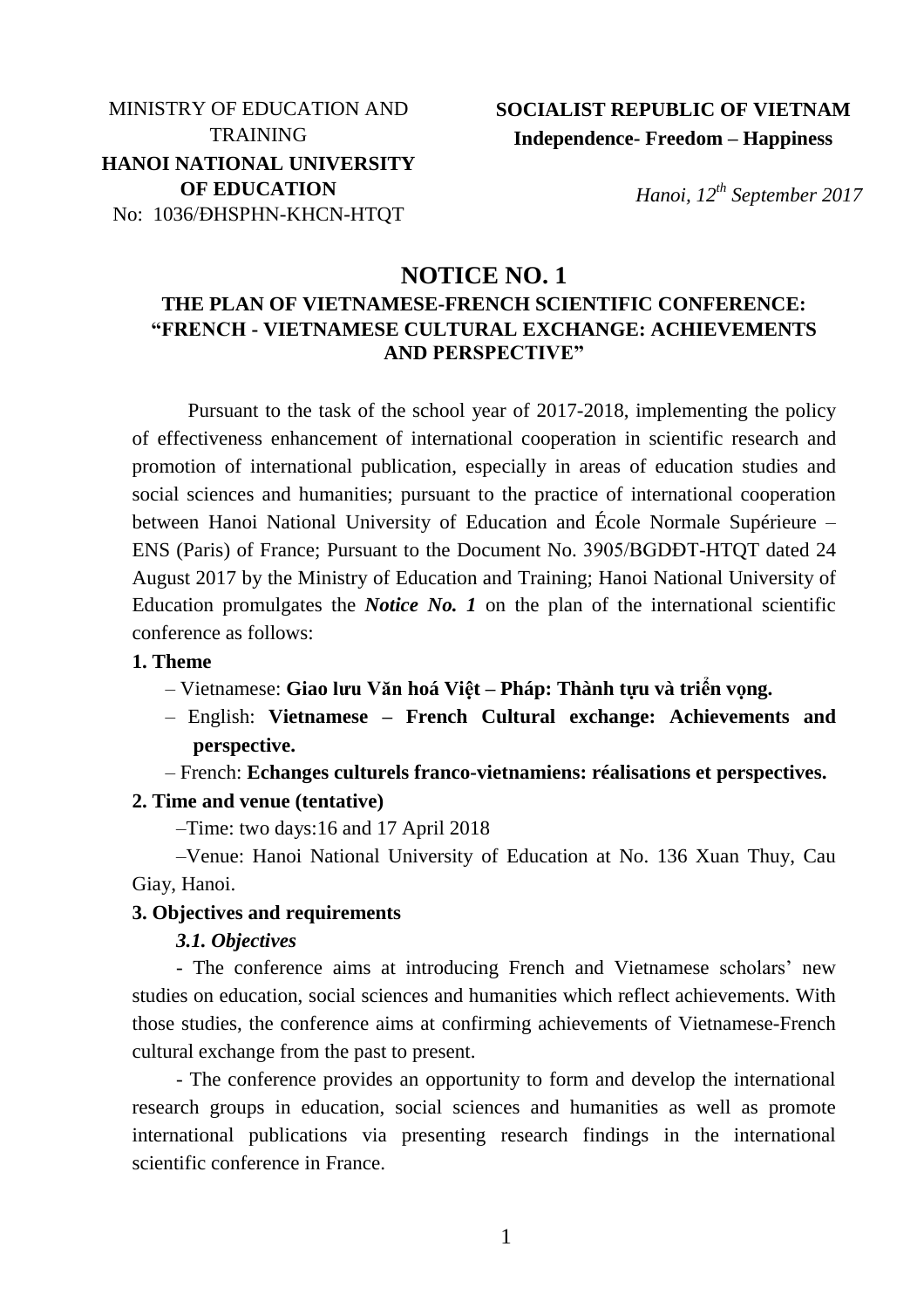This is a big chance for Vietnamese and French scientists to develop the cooperation in research of education, social sciences and humanities in particular and make contribution to the development of Vietnamese-French strategic partnership in general.

### *3.2. Requirements*

– Contents of scientific reports made by each author or a group of authors must be the latest research results, including new findings in comparison with published researches and new contributions in each theme of research leading to new directions for future researches as well as scientific arguments in the conference.

– Language: Each report (including theme title, abstract, keywords, full text, list of references and relevant published scientific works of the author or group of authors) should be in Vietnamese or French. Scientists outside Vietnam and France can use English instead.

– Each author's research in each specialized area/multi-area will be gathered into one summary record of specialized area/multi-area according to the general theme of the international scientific conference. After the conference, high-quality scientific papers, which will be assessed, should be supplemented to have a chance of being published in France.

### **4. Contents**

–Based on the conference's theme, domestic and international scientists will take part in one or some research areas as follows:

### *A. Educational studies*

*B. Literature, linguistics*

- *C. Philosophy, religion*
- *D. History, archeology, ethnology, anthropology*
- *E. Arts (Music, painting, urban architecture)*
- *F. Sociology, psychology, social work*

### *G. Geography, economy, society*

–Scientists in each research area should agree on contents of research and directions of discussion (via email, direct exchange…). The Organizing Board suggests several research topics (*file attached*).

### **5. Participants**

- Professors and researchers from École Normale Supérieure (Paris), universities and agencies of scientific research under CNRS of France, and scientists receiving *an invitation letter* from Director of ENS (Paris) or Director of Labex TransferS.

- Lecturers and researchers from the Hanoi National University of Education and domestic and international universities and research institutes with research achievements and capacity in Vietnamese-French scientific cooperation development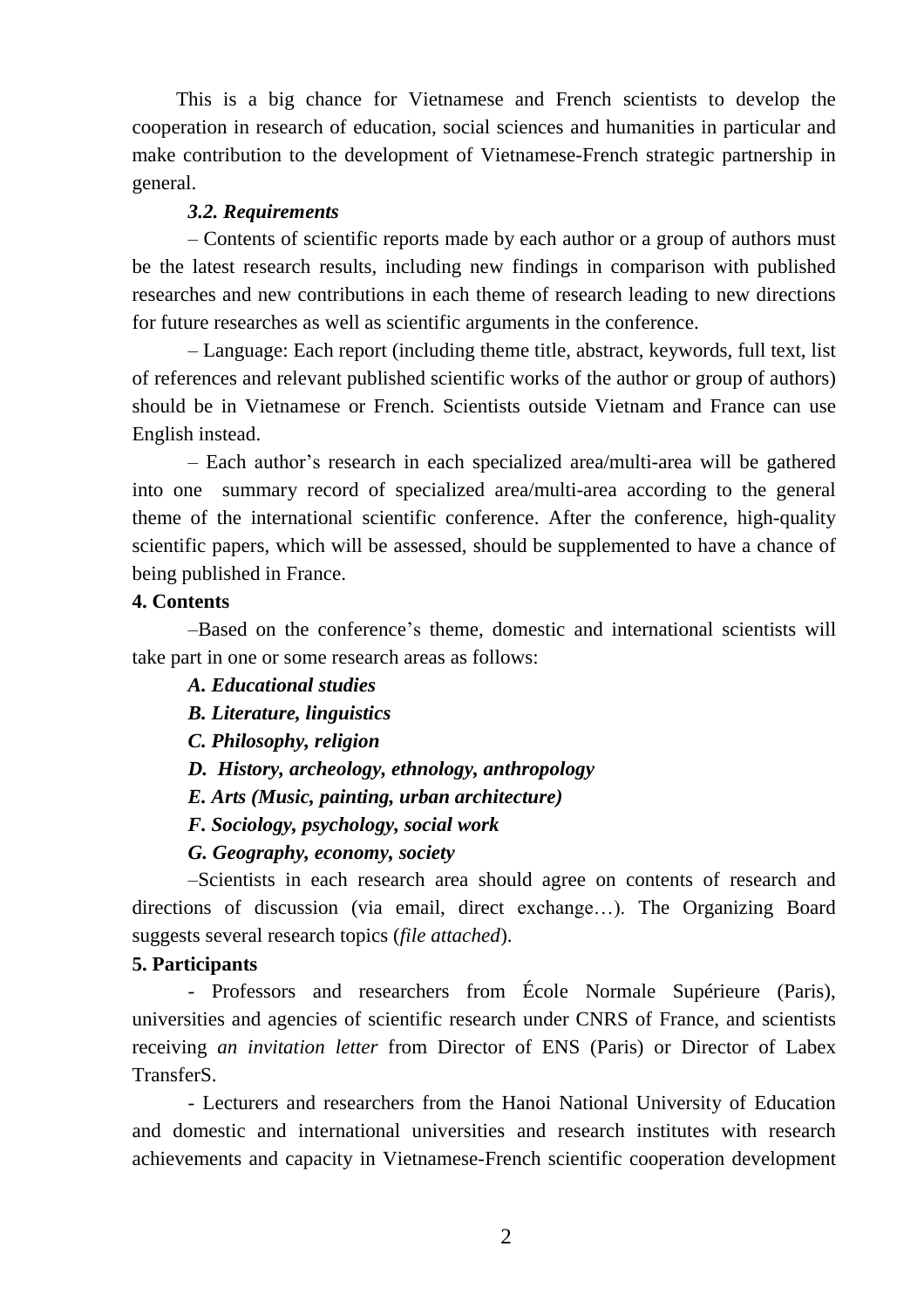and receiving *an invitation letter* by the Principal of Hanoi National University of Education

*Note*: Young scientists who can speak fluent English and French in academic research and exchange are preferred.

### **6. Preparation**

*– Register for the conference*: *Before 10 October 2017*, each scholar should send the following files in the format of .*doc* or .*pdf* to the Organization Board: scientific CV in French or Vietnamese (or English), one file of personal photo (portrait or in scientific activities) with high resolution; tentative topic in French or Vietnamese (or English).

*– Confirm the participation*: *Before 25 October 2017*, each scientist should send the Organizing Board a 500-word summary of report of registered topics in French or Vietnamese (or English for scientists outside Vietnam and France) with keywords included (in the format of .*doc* and .*pdf*)

– *Cooperate to finish the research paper*: *From November 2017 to February 2018*, scholars/group of scholars should contact closely to discuss, share information, agree on each topic for each specialized area/multi-area and work on and finish research papers.

*- Full paper: Before 1 March 2018,* each author or a representative of group of authors should send the Organizing Board the full report in Vietnamese or French (or English for *scientists outside Vietnam and France*) and a 1,500 or 2,000-word abstract translated into French (for papers in Vietnamese) and translated into Vietnamese (for papers in French or English) (as in **3.2**) to be included in the summary record (in the format of .*doc* and.*pdf*).

- *Conference participation:* Scientists who complete above tasks will be sent the invitation letter to the conference. Representatives should be supported by their home institute or organization or themselves in travel, accommodations and other expenses according to the State regulations. The Organizing Board will provide information (hotel address, places for eating and sightseeings…) and interpretation for representatives. Representatives are expected to make financial contribution to the assessment and editing for the publishment in France (if informed by the Organizing Board).

## **7. Activities**

- The plenary session: Following schedules of an international scientific conference with a general report, introduction and overview of cooperation between Hanoi National University of Education and École Normale Supérieure (Paris); introducing basic contents of speacialized/ interdisciplinary research areas under the conference.

- Sessions for sub-committees (discussion in speicalized area/multi-area):